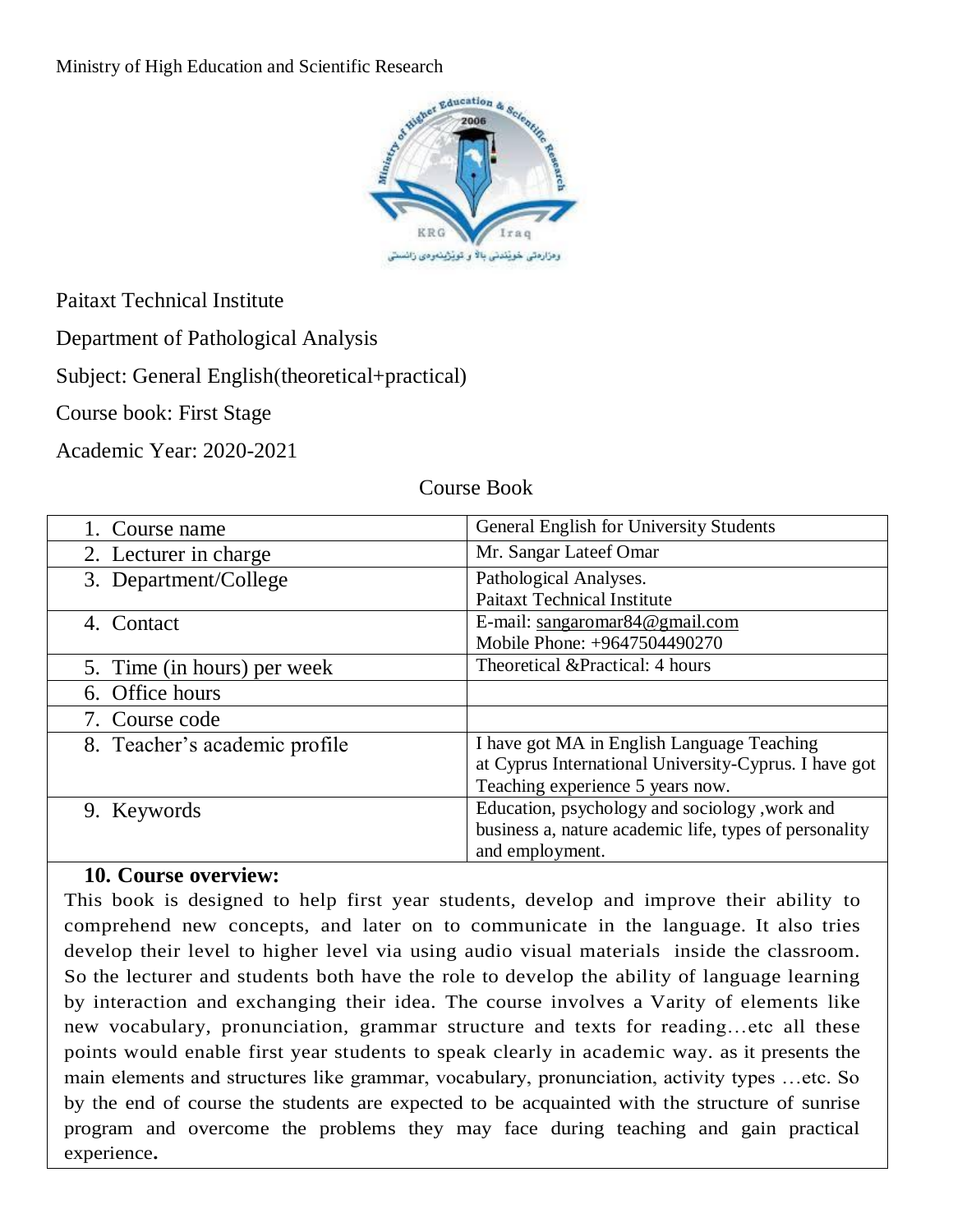### **11. Course objective:** *The new designed syllabus has certain aims :*

- 1. The students learn to produce the main kinds of student academic language, oral presentations, contributions to a tutorial, and written assignments.
- 2. It also helps them to develop their vocabulary, grammar and general knowledge. So they can produce simple sentences and communicate correctly.
- 3. Enable the students to speak in academic ways and fluently.
- 4. It also helps student to manage and learn other subject which is presented in English language especially scientific department.

### **12. Attendance and Participation (Student's obligation)**

For this course students are obliged for their attendance to the lectures during the academic year. My policy indicates that the students should participate in the daily explanations of the topics, and should be ready for an unannounced quiz from time to time which marks will be accounted. Presentations would be asked sometimes according to the assignments that the students would be asked to accomplish for the coming lecture and making them to present it individually during the class time for about 5 minutes.

Students are informed from the beginning of the academic year to prepare a report at the mid of the year in order to show how much they involved with the course of [GEFUS] so far. Finally, students should fulfil the requirements of their final academic year with a concrete central written exam.

### **13. Forms of teaching: Teacher& student centered-approach**

 The students by arranging them in small groups in order to gain the ultimate outcomes from the students learning. Therefore, the form of teaching includes explaining the lecture orally and using power points to show the topics with the use of data show. I may use pictures and flash cards to explain some of the topics. As well as using the white board in order to explain the important points. I allow the students to give their own opinions and have discussions about the required topics during the lecture, in order to improve their critical thinking. I may give the students a useful resource, sites and materials regarding this course. As well as a copy of the slides for lectures weekly, before the coming lecture.

### **14. Assessment scheme: The marking distribution for this course will be according to the following:**

- 1. 10 marks for quizzes, daily activities, attendance, writing, tasks of the book.
- 2. 20 marks for two written exams (in December and January).
- 3. 10 marks for presentation and projects.
- 4. 10 marks for final oral exam.
- 5. 40 marks for final standardized written exam.

### **15. Students learning outcome:**

 The aims of teaching general English to 1st year students are to help them to develop and improve their vocabulary, grammar and general knowledge, and later on to communicate in the language. it also helps them to learn an academic vocabulary which is more suitable in daily life i.e., which are used nowadays in his /her academic life in university. so this subject is designed for non-department in order force them to have information about their basic subject in English especially a scientific one. The outcomes can be evaluated during their speaking i.e., their pronunciation, vocabulary and grammatical points. Also, during exams one can assess their ability and what they have learned. What we have seen in our students usually are expected for example they learn and a quire variety of vocabularies and new grammar point during an academic year which enable them to speak fluently.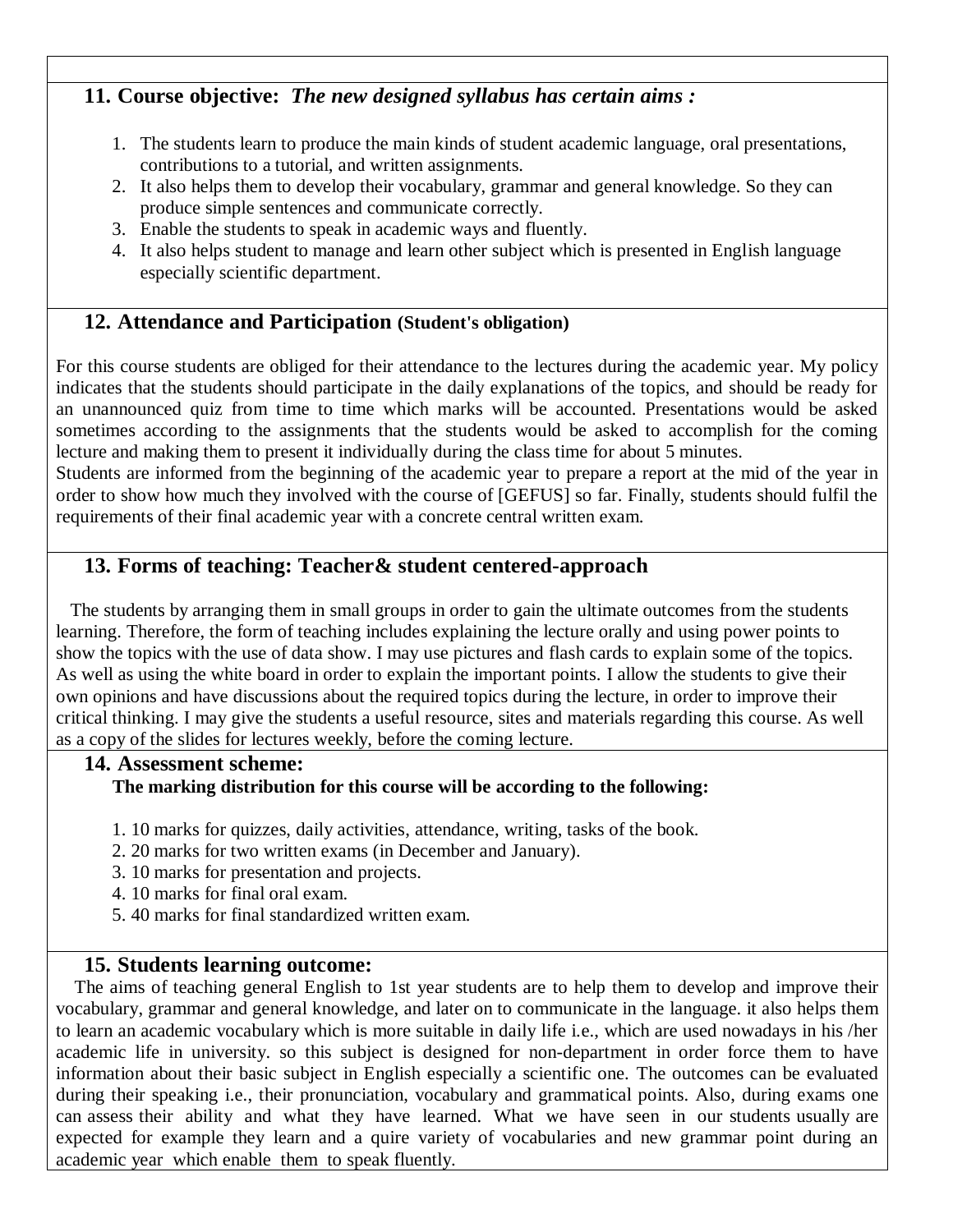#### **16. Course Reading List and References: General English for University Students** Terry Philips and Anna Philps with Nicholas Regan in Collaboration with Salahaddin University

# **17. The Topics:**

The syllabus for the subject English language of the 1<sup>st</sup> year students is divided on the 30 weeks of the academic year , and it is distributed as the followings :

| <b>Topics</b>                             | <b>Skill</b> | Sub-theme                           | <b>Classroom Lesson</b>               |
|-------------------------------------------|--------------|-------------------------------------|---------------------------------------|
| <b>Education</b>                          | Listening    | Fresher's week                      | 1.1 Vocabulary for listening          |
|                                           |              | Fresher's week                      | 1.2 Real-time listening               |
|                                           |              | Fresher's week                      | 1.3 Learning new listening skills     |
|                                           |              | Fresher's week                      | 1.4 Grammar for listening Speaking    |
|                                           |              | Fresher's week                      | 1.5 Applying new listening skills     |
|                                           | Speaking     | <b>Systems of Education</b>         | <b>Vocabulary for speaking</b><br>1.6 |
|                                           |              | <b>Systems of Education</b>         | Real-time speaking<br>1.7             |
|                                           |              | <b>Systems of Education</b>         | 1.8 Learning new speaking skills      |
|                                           |              | <b>Systems of Education</b>         | 1.9 Grammar for speaking Reading      |
|                                           |              | <b>Systems of Education</b>         | 1.10 Applying new speaking skills     |
|                                           | Reading      | Living & working at<br>university   | 1.11 Vocabulary for reading           |
|                                           |              | Living & working at<br>university   | 1.12 Real-time reading                |
|                                           |              | Living & working at<br>university   | 1.13 Learning new reading skills      |
|                                           |              | Living & working at<br>university   | 1.14 Grammar for reading              |
|                                           |              | Living $&$ working at<br>university | 1.15 Applying new reading skills      |
|                                           | Writing      | A personal statement                | 1.16 Vocabulary for writing           |
|                                           |              | A personal statement                | 1.17 Real-time writing                |
|                                           |              | A personal statement                | 1.18 Learning new writing skills      |
|                                           |              | A personal statement                | 1.19 Grammar for writing              |
|                                           |              | A personal statement                | 1.20 Applying new writing skills      |
|                                           | Integrated   | Portfolio theme 1                   | Portfolio theme 1                     |
| <b>Psychology and</b><br><b>Sociology</b> | Listening    | Concepts                            | 2.1 Vocabulary for listening          |
|                                           |              | Concepts                            | 2.2 Real-time listening               |